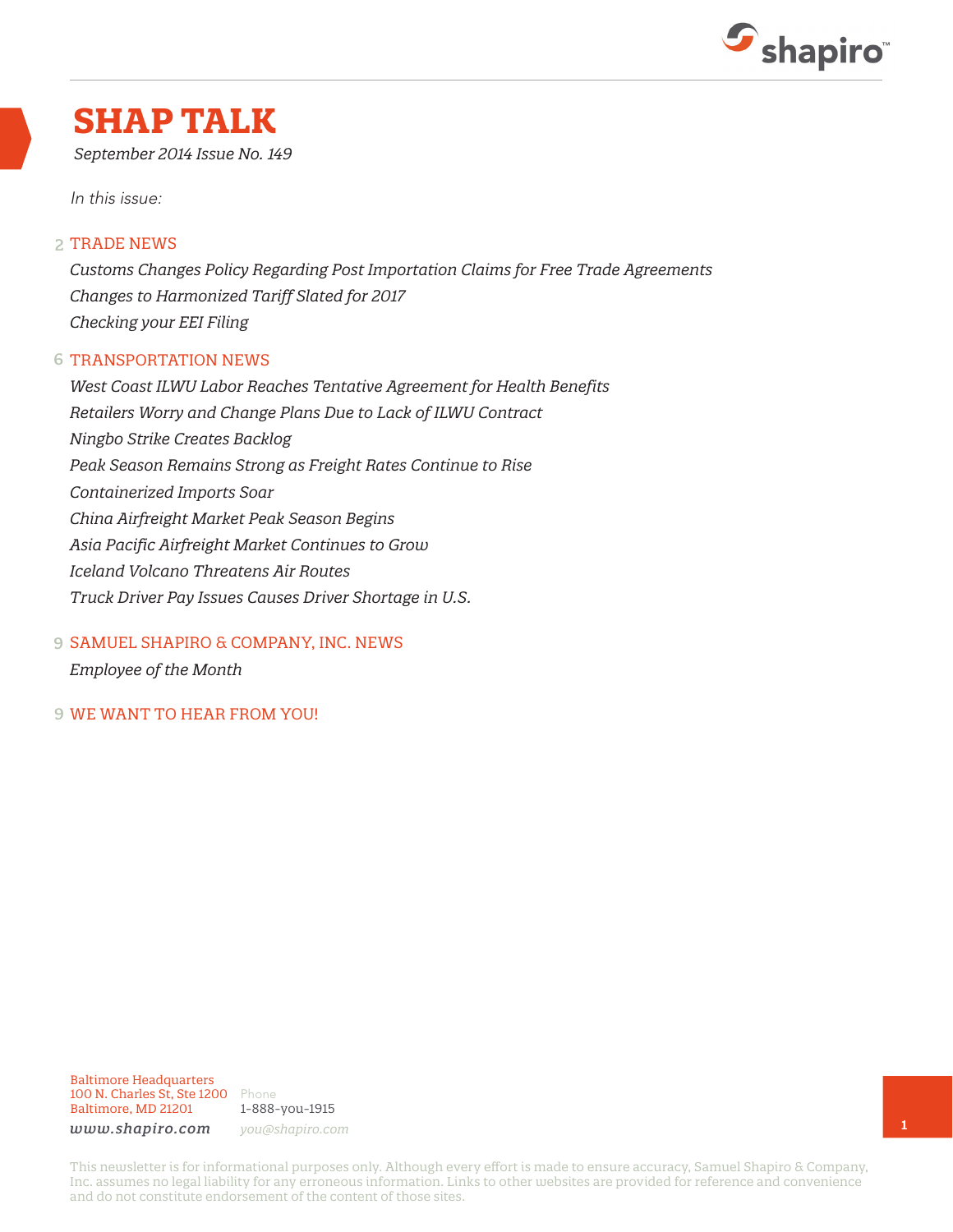

# **TRADE NEWS**

### *Customs Changes Policy Regarding Post Importation Claims for Free Trade Agreements*

On August 11, 2014, U.S. Customs and Border Protection (CBP) issued a [memorandum](http://www.cbp.gov/sites/default/files/documents/CSMS%20message_Post%20entry%20preference%20claims.pdf) providing updated guidance on handling post importation claims for free trade agreements. Certain free trade agreements such as NAFTA have specific post entry rules under 19 USC 1520(d) in which a preference claim must be filed within one year of the date of importation. Customs will not accept a protest as a means to make a NAFTA preference claim. A 1520(d) letter is the only option. Other free trade agreements that utilize 1520(d) are Chile, Oman, CAFTA, Peru, Korea, Colombia, and Panama.

In the new guidance document, Customs states that for programs that do not contain a 1520(d) provision, CBP will continue to allow unliquidated entries to be amended by filing a post entry amendment or post summary correction. What is causing controversy is the next sentence in the guidelines where Customs says that "amendments filed after liquidation will not be treated as protests under 19 USF 1514." The memorandum also says that it supersedes any conflicting guidance previously published, including, but not limited to, implementing instructions for free trade agreements, the FTA Guidelines, and the Side-by-Side [Comparison of Free Trade Agreements and Selected Preferential Trade Legislation Programs](http://www.cbp.gov/document/forms/side-side-comparison-free-trade-agreements-and-selected-preferential-trade) (which has now been updated to remove the protest option).

This means that Customs will no longer accept a protest as a means to make a free trade agreement claim for a duty refund. The agreements affected by this are AGOA (African Growth and Opportunity Act), Australia, Bahrain, CBERA (Caribbean Basin Economic Recovery Act), CBTPA (Caribbean Basin Trade Partnership Act), Civil Aircraft Agreement, GSP (Generalized System of Preferences), Insular Possessions, Israel, Uruguay Round Concession on Intermediate Chemicals for Dyes, Jordan, Morocco, Pharmaceutical Products Agreement, and Singapore.

The protest period is typically about 16 months (about 10 months from the time of entry to liquidation plus 6 months after liquidation for the protest period). This new guidance from Customs now shortens the time to make a preference claim to less than 10 months since 1520(d) is not an option for the agreements listed above, and Customs requires that a Post Entry Amendment be filed no later than 20 days prior to liquidation. Whether Customs has the statutory right to make such a change will be up to the courts to decide as this new decision will very likely be challenged.

Baltimore Headquarters 100 N. Charles St, Ste 1200 Phone Baltimore, MD 21201

1-888-you-1915 *www.shapiro.com you@shapiro.com*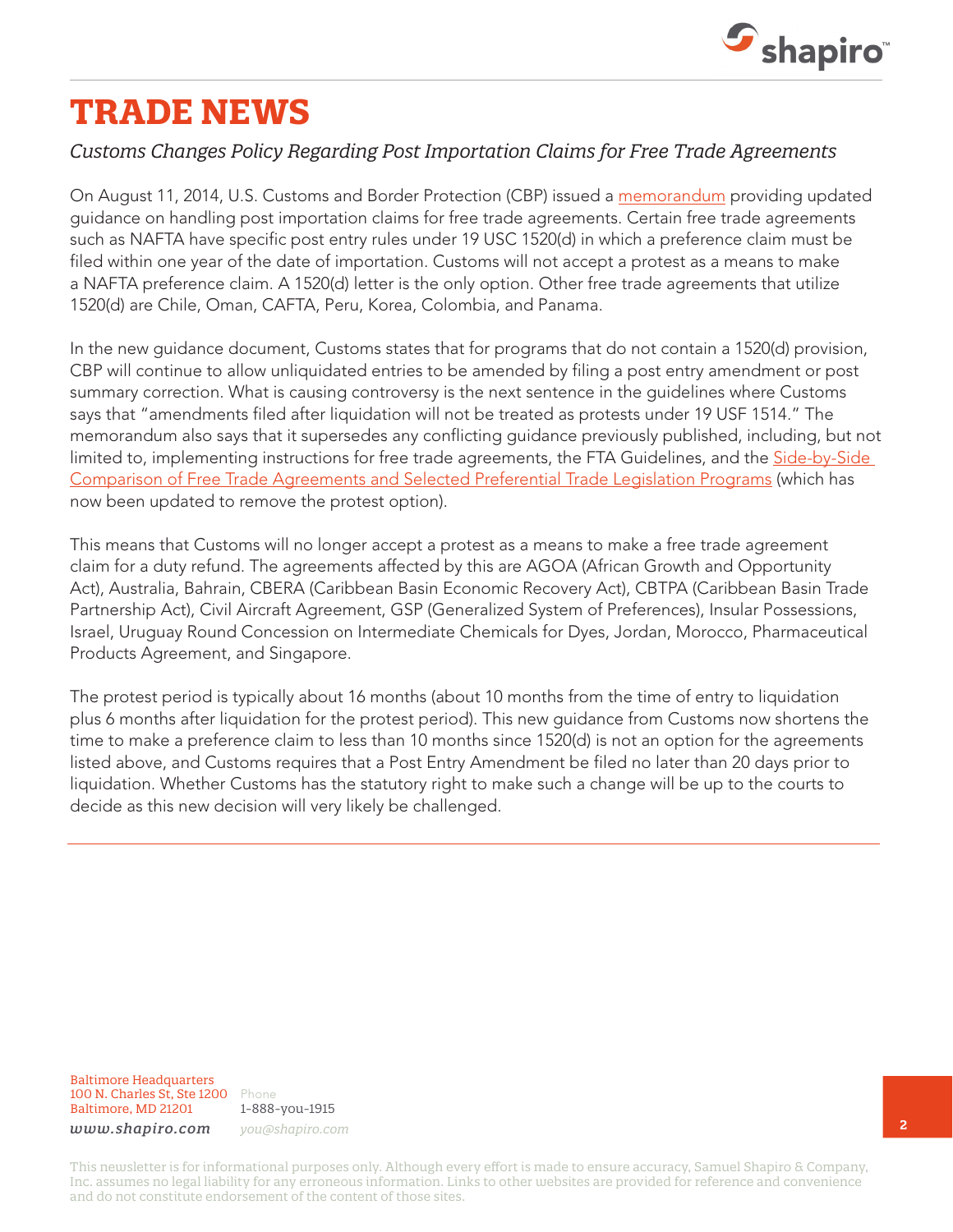

### *Changes to Harmonized Tariff Slated for 2017*

The Harmonized Tariff Schedule (HTS) undergoes a review by the World Customs Organization (WCO) every five years to keep up with changes in technology and trading patterns. The WCO has now approved amendments to the Harmonized Commodity Description and Coding System that will be incorporated into the HTS and will take effect in 2017.

Fish and seafood in HTS chapter 3 have numerous changes, including a new subheading for shark fins. There are also many new subheadings in the chemicals chapter 29, as well as changes for pharmaceuticals, fertilizers, and insecticides.

Non-alcoholic beer will have its own subheading, and sake will be named at the heading level.

The list of tropical woods for chapter 44 has been expanded to better monitor trade patterns. Bamboo flooring once again is undergoing a change with an update in classification for assembled flooring panels. Speaking of bamboo, bamboo kitchenware will now have its own subheadings.

Ceramic tiles will no longer need to be broken out between glazed and unglazed. Heading 6908 which is currently for glazed ceramic tiles will be deleted. Ceramic tiles will fall under heading 6907. Ceramic flags and paving, hearth and wall tiles will be broken out by water absorption coefficient. Ceramic tile importers should take note of this critical change.

As the HTS attempts to keep up with changes in technology, the heading 8469 for typewriters at long last will be removed from the tariff. LED lamps will have their own subheading under 8539.50. These popular lamps have been previously classified under 9405.40 and were recently reclassified under 8543.70 in a [notice](http://www.cbp.gov/sites/default/files/documents/Vol_48_No_26_Title.pdf) in the Customs Bulletin.

Another HTS update for new technology will finally provide for hybrid vehicles in Chapter 87.

A list of the 200-plus changes may be found on the International Trade Commission [website.](http://www.usitc.gov/tariff_affairs/WCORecommendationofJune272014.pdf)

### *Checking your EEI Filing*

Electronic Export Information (EEI) is the electronic export data as filed in the Automated Export System (AES), which is now routed to the Automated Commercial Environment better known as ACE. This data is the electronic equivalent of the export data formerly collected on the Shipper's Export Declaration (SED). This information is mandated to be filed through AES or AESDirect to the Census Bureau to help compile the U.S. export trade statistics, and is now also used for U.S. export control purposes by various government agencies.

Whether you as the United States Principal Party in Interest (USPPI) file the EEI directly or you have your forwarder file the EEI, you must check or audit your EEI filing to be sure all of the data elements are reported correctly. This is an important step in your auditing procedure. Be sure to keep copies of the EEI for five years from the date of export for your recordkeeping requirements.

You must ensure you receive and retain a copy of your EEI filing. Whether you print a copy from AESDirect or you receive an email with all of the pertinent information from your forwarder, below are the main items that should be checked closely to ensure compliance.

Baltimore Headquarters 100 N. Charles St, Ste 1200 Phone Baltimore, MD 21201 *www.shapiro.com you@shapiro.com*

1-888-you-1915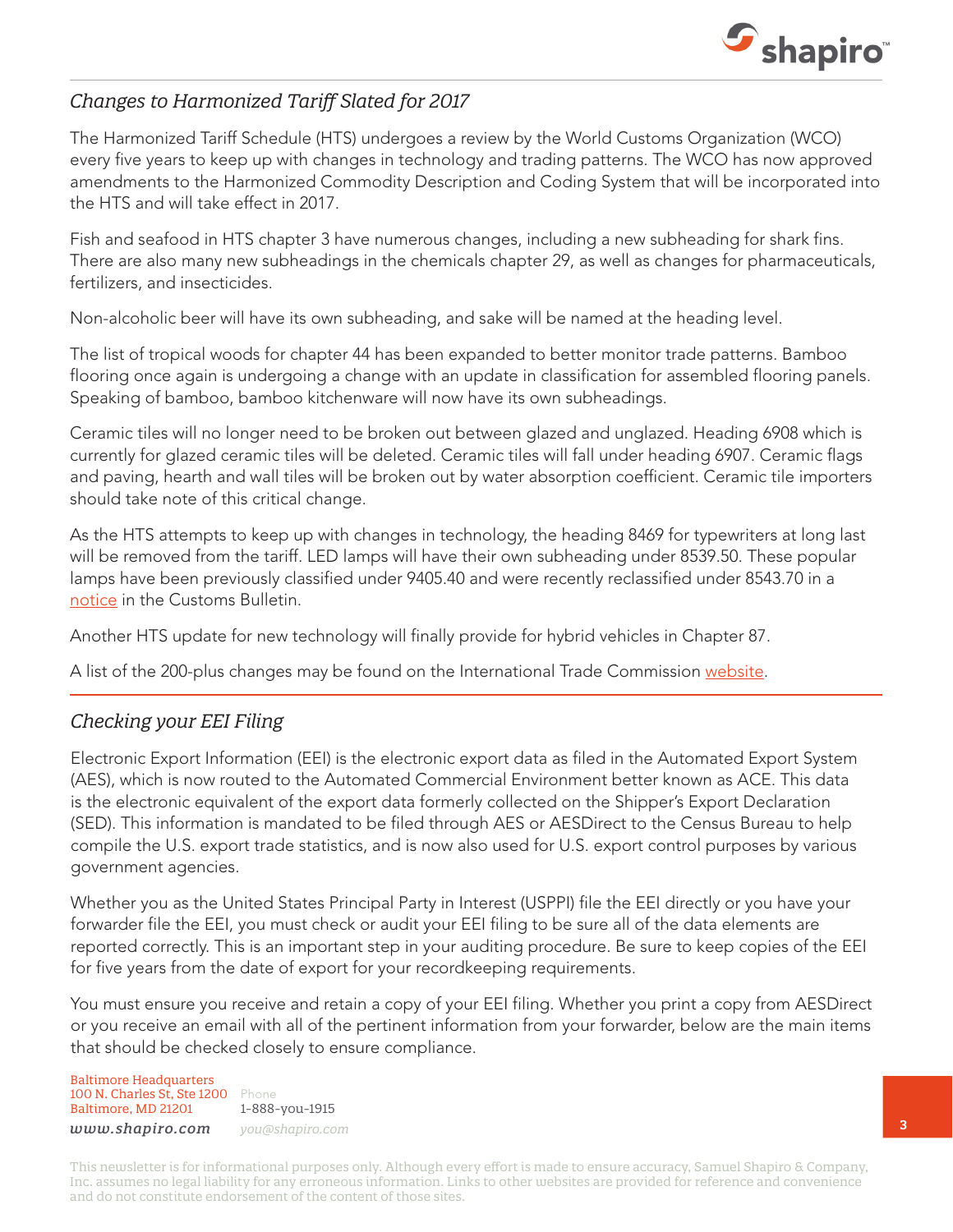

- 1. Do you have an ITN number? Once the EEI pertaining to an individual shipment is processed and accepted by AES, an Internal Transaction Number (ITN) is generated. This is your proof of filing for your transaction. The ITN number will start with an "X" followed by the date "20140822" and 6 (six) digits following the date. There are certain exemptions and exclusions from EEI filing and they can be found in the [Foreign Trade Regulations \(FTR\)](http://www.census.gov/foreign-trade/regulations/regs/regulations20130314-federalregister05435.pdf) under 30.2, 30.8, 30.26, 30.36, and the bulk of exemptions under 30.37. You must have either an ITN number or an exclusion or exemption listed on your transport document for international export shipments that are required to be filed under the FTR.
- 2. Do you see a "shipment added" or "shipment changed" message to indicate that the shipment was accepted by AES? If your shipment was rejected by AES and received a "fatal error," you must correct the shipment prior to the cargo leaving the U.S.
- 3. Do you have a "verify message" associated with the ITN number? A shipment with a Verify Message receives an ITN, but some information must be verified, such as value, quantity or shipping weight. If a correction is necessary, update the shipment or instruct your forwarder to update and resubmit under the same shipment reference number. The shipment will be updated and the ITN will remain the same. However, if the shipment was filed correctly and you've verified that no changes are necessary, you don't need to resubmit. At times, your forwarder will ask you to verify this information if they are filing on your behalf. When there is a high value involved, Census will often contact the filer to be sure it was input properly. Check your invoice, packing list, and Schedule B/HTS numbers to be sure everything is correct.
- 4. Did you receive a compliance alert? The most common compliance alert that filers receive is "Response Code 700 – Shipment Reported Late; Predeparture." The alert is generated when a filer reports the shipment to the AES and receives an Internal Transaction Number (ITN) after the reported departure date. If your shipment is filed late, you must investigate why it was not filed timely because you may receive a penalty from U.S. Customs and Border Protection (CBP).

Here is a list of the compliance alert conditions that you need to be aware of and find out why the message was received and document the reason in case a penalty is issued:

- Response Code 076 USPPI Changed Post Departure
- • Response Code 700 Shipment Reported Late; Predeparture
- Response Code 701 Shipment Reported Late; Postdeparture
- Response Code 702 Line Activity Add Post Departure
- Response Code 703 Line Activity Delete Post Departure
- Response Code 704 License Type Change Post Departure
- Response Code 705 License Number Change Post Departure
- Response Code 706 Licensable Value Change Post Departure
- Response Code 707 Used Vehicle(s) Change Post Departure

For more information about these compliance alerts and other response messages, please review Appendix [A of the AES Trade Interface Requirements.](http://www.cbp.gov/document/guidance/aestir-appendix-commodity-filing-response-messages)

Baltimore Headquarters 100 N. Charles St, Ste 1200 Phone Baltimore, MD 21201

1-888-you-1915 *www.shapiro.com you@shapiro.com*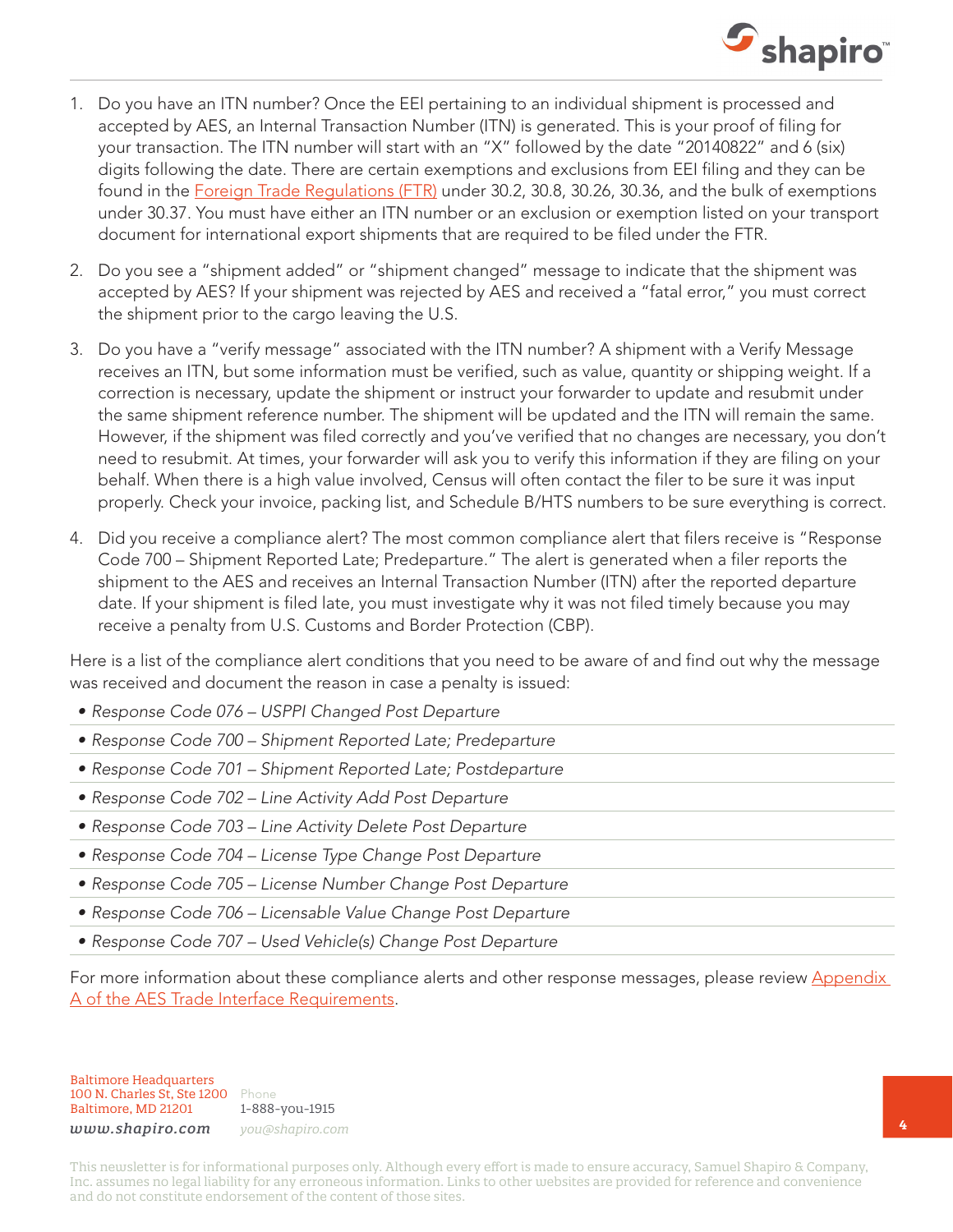

- 5. Is your consignee name and address correct? Confirm that your ultimate consignee name, address, and country is correct for the EEI filing and final destination.
- 6. Is your port of export correct? If the port of export is not reported correctly, CBP will issue a penalty. This is important for CBP because they send inspectors to look at various export shipments from the U.S. If the inspector is unable to locate the shipment at the port and it is due to the incorrect port code being transmitted in AES, CBP will not be happy. This can be confirmed with the carrier paperwork or the booking information from the forwarder. Please be careful with shipments crossing the U.S. border. The overland port where the shipment crosses the border must be shown. Example: Laredo or Buffalo-not the inland port where the shipment was loaded. Also verify that your mode of transport is listed correctly, especially with shipments crossing the border.
- 7. Is your export date correct? Confirm your time of departure with the carrier or forwarder and update it as needed in AES. CBP does expect this date to be updated to show the actual date of departure. Be especially careful entering the year in January when most people are used to keying the previous year.
- 8. If your shipment is under a license, exemption, or exception, is all of the information correct? Confirm license numbers, exemption citations, exception codes, ECCN numbers and all related information that must be reported along with these. Did you provide the correct license number or citation? Are the values and quantities reported correctly? This can cause a considerable amount of additional work if these fields are not reported correctly. Confirm these items as soon as possible to avoid any type of delay from Customs because something was reported incorrectly.

If you are unsure about any of the information provided by your forwarder or what you need to file in AES, please refer to our **[Shipper's Letter of Instructions](http://www.shapiro.com/assets/Shapiro-SLI-Instructions.pdf)**, which shows all of the AES data elements and provides the FTR citations or contact [compliance@shapiro.com.](mailto:mailto:compliance%40shapiro.com?subject=Checking%20your%20EEI%20Filing%20-%20Shap%20Talk%20September%202014%20)

Baltimore Headquarters 100 N. Charles St, Ste 1200 Phone Baltimore, MD 21201

1-888-you-1915 *www.shapiro.com you@shapiro.com*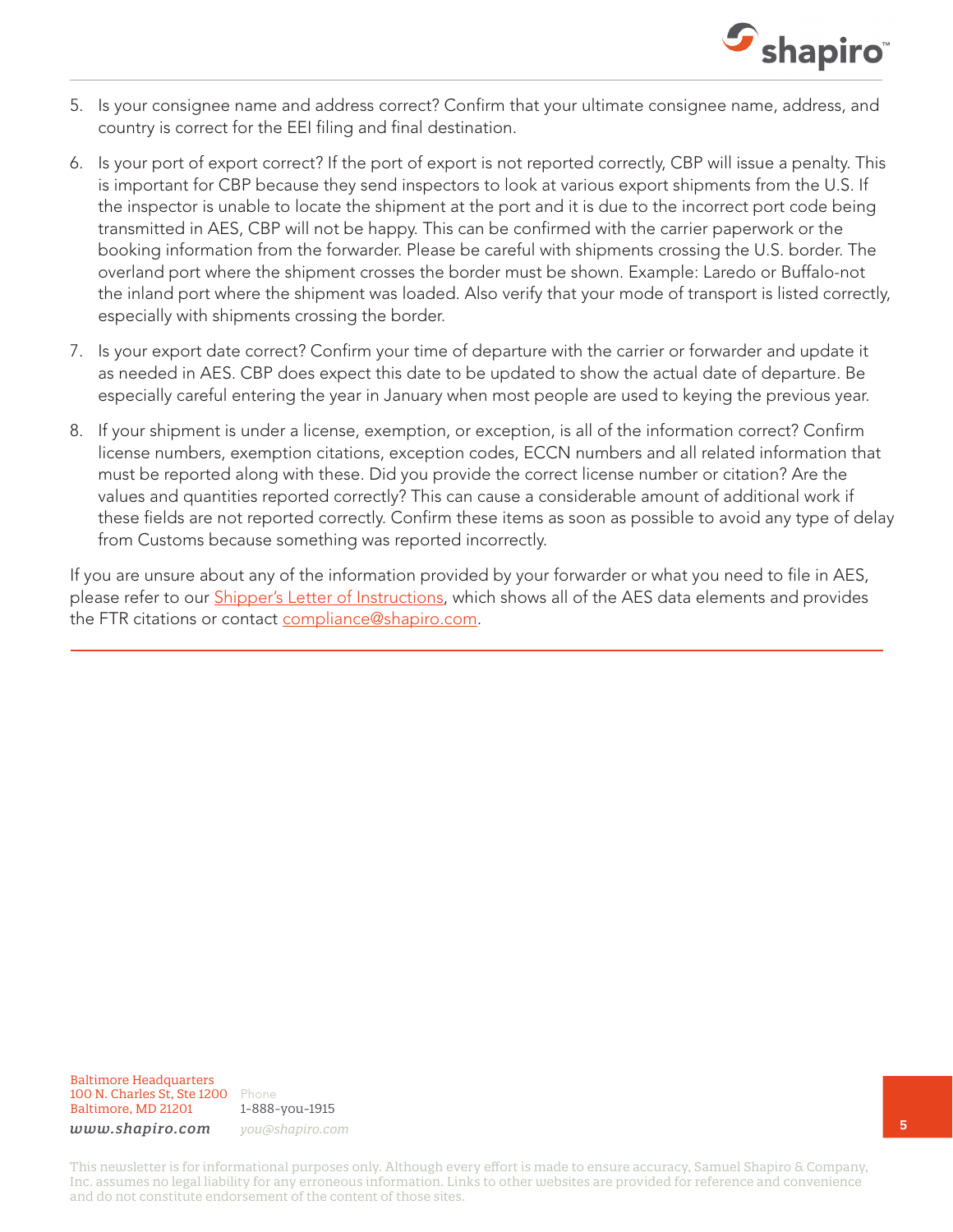

# **TRANSPORTATION NEWS**

### *September 2014 Update*

### *INDUSTRY NEWS:*

### *West Coast ILWU Labor Reaches Tentative Agreement for Health Benefits*

The International Longshore and Warehouse Union (ILWU) and the Pacific Maritime Association released a joint statement on Tuesday August 26 regarding a tentative agreement for health benefits. This agreement is subject to agreement on other issues in the negotiations. Health benefits has been one of the biggest contention points between the two sides.

The five-sentence joint statement gave no further details on how negotiations are progressing. In particular, it was silent on whether the contract that emerges will be for three or six years. The possibility that the two sides would fail to agree on the health care issue raised the prospect that the agreement would be three years, versus the six-year duration of the previous two contracts. It is feared that the theory of a possible Republican-controlled Congress might repeal aspects of Obamacare. However the wording in the release points to the possibility that a three-year contract won't be what plays out.

The two parties have been meeting regularly since May 12, when negotiations officially began. As expected, they have been unable to reach an agreement before the contract expired on July 1. Both sides have jointly pledged on several occasions to keep cargo moving without disruption. Before talks began, it was noted that jurisdiction and terminal automation would also be haggled over during negotiations.

### *Retailers Worry and Change Plans Due to Lack of ILWU Contract*

The labor uncertainty on the U.S West Coast is leaving retailers ill at ease. The contract negotiations have been going on for almost two months now, and retailers fear that the unrest will harm their ability to stock up for the upcoming holiday season. The lack of a contract leads some retailers to fear that there could be a lockout which would cause disruptions to their supply chains. Some companies are already making plans to divert shipments to U.S. east coast ports or nearby Canadian ports such as Port Metro Vancouver and Port of Prince Rupert.

### *Ningbo Strike Creates Backlog*

The Ningbo Transport Association and Ningbo International Forwarders Association have agreed to a new guideline for container trucking rates which have resulted in increases of 12 percent. Prior to this agreement, the Ningbo truckers went on strike on August 18 through August 24, 2014.

In solidarity to the truckers, the forwarders in Ningbo stopped taking new container business during the week-long strike. This strike caused a backlog of shipments that could not move, and local warehouses were full to overflowing. Carriers and customs in Ningbo have taken full measures to get things back to normal, but the strike caused a backlog which should be resolved after the first of September.

Baltimore Headquarters 100 N. Charles St, Ste 1200 Phone Baltimore, MD 21201

1-888-you-1915

*www.shapiro.com you@shapiro.com*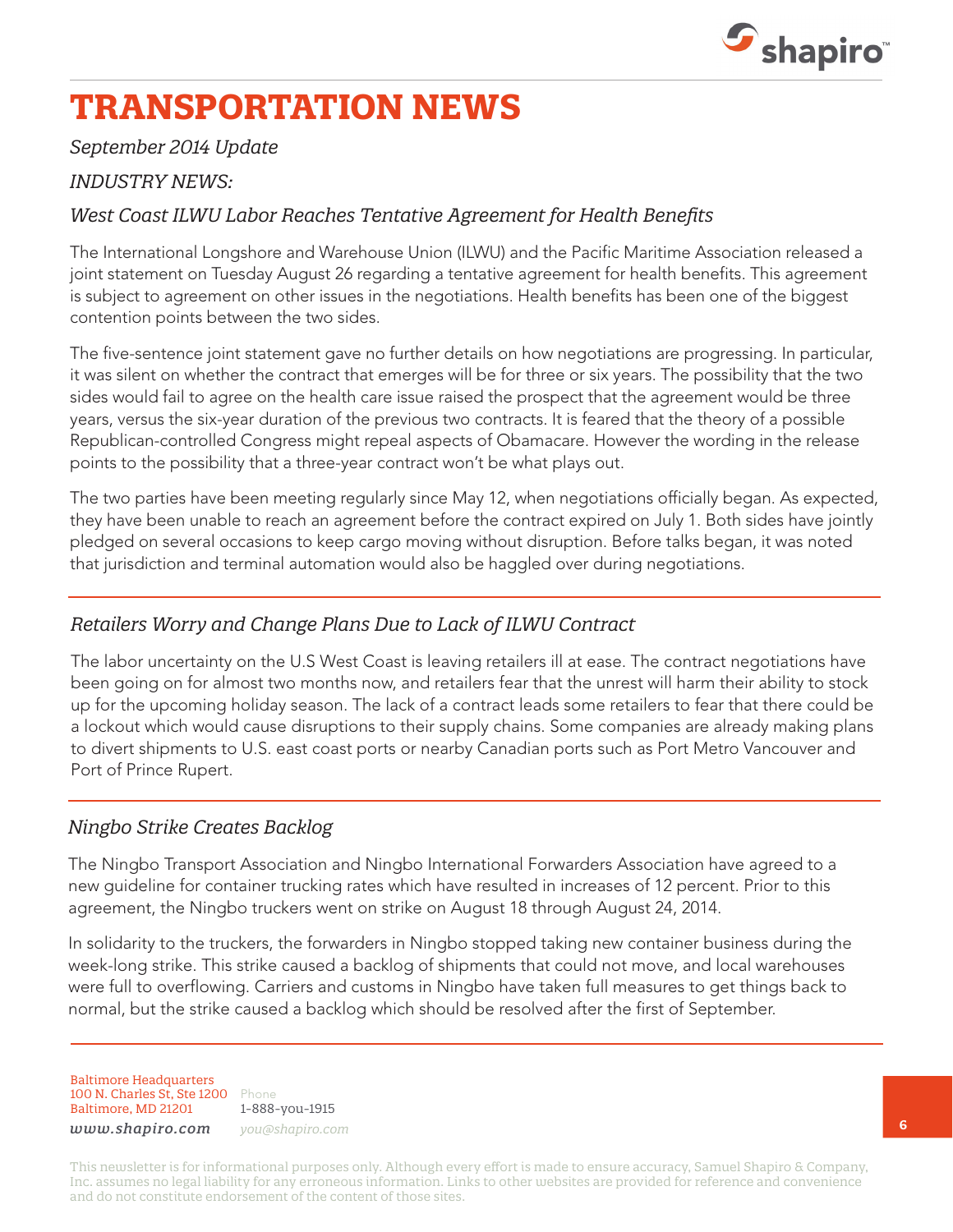

# **OCEAN FREIGHT**

### *Peak Season Remains Strong as Freight Rates Continue to Rise*

The freight rate market has been frustrating shippers, and importers of goods from Asia have particularly felt the sting of ever-increasing rates. On the heels of the recent August 1 General Rate Increase (GRI), the carriers in the Trans-Pacific market have announced a September 1 GRI of \$480/20', \$600/40' and \$675/40' high cube to the U.S. east coast, and \$360/20', \$450/40' and \$450 to \$500/40' high cube to the U.S. west coast and inland locations via the west coast. The GRI is expected to change as we enter the month of September, but these are the levels that are being reported as of this writing.

There are also GRI's announced for October for imports from Europe and the Mediterranean at \$300/20' and \$400/40' to U.S. east coast, and \$450/20' and \$600/40' to U.S. west coast. We expect the actual amount to change as we get into October.

Export rates are expected to rise in October as well by \$200 to \$300 per container to many markets as the carriers are now announcing an Export Peak Season, which is not normally the case this time of year.

Both the import and export freight markets remain very strong so the demand on vessel space and container equipment keeps the market tight and rates elevated as a result.

### *Containerized Imports Soar*

According to the National Retail Federation (NRF), U.S. container imports soared to record breaking numbers in July over previous years. One of the reasons behind the increase was the fear of a possible strike on the U.S. west coast. Some retailers have been stocking up inventory to lessen any possible impact from a strike. July's total containerized imports were 1.7 million TEU's which is 5.8% higher than the total in June and almost 5% higher than July 2013. The NRF also predicts that volumes for retail merchandise are on pace to total 1.54 million containers in August.

Peak season is hard to identify while it is happening, especially because data comes out weeks and months after the fact. Some economists think that the peak of this year's import season could be July. Volume surges to both coasts on the U.S. have supported higher spot rates in recent weeks.

NRF is forecasting a total of 17.1 million TEU's of retail merchandise for 2014 which is 5.2% higher than in 2013. In addition, U.S. GDP has increased in 11 out of the last 12 quarters.

### **AIR FREIGHT**

### *China Airfreight Market Peak Season Begins*

Peak season for airfreight shipments out of China starts September 1 and will last through December 31. As a result, rates will increase and available capacity will be at a premium. This peak season will also see a launch of prominent technology. This will make shipping anything to Chicago, Los Angeles, JFK, Atlanta, Miami and Vancouver especially challenging. In order to accommodate these space issues, it is recommended to book as far in advance as possible.

Baltimore Headquarters 100 N. Charles St, Ste 1200 Phone Baltimore, MD 21201

1-888-you-1915 *www.shapiro.com you@shapiro.com*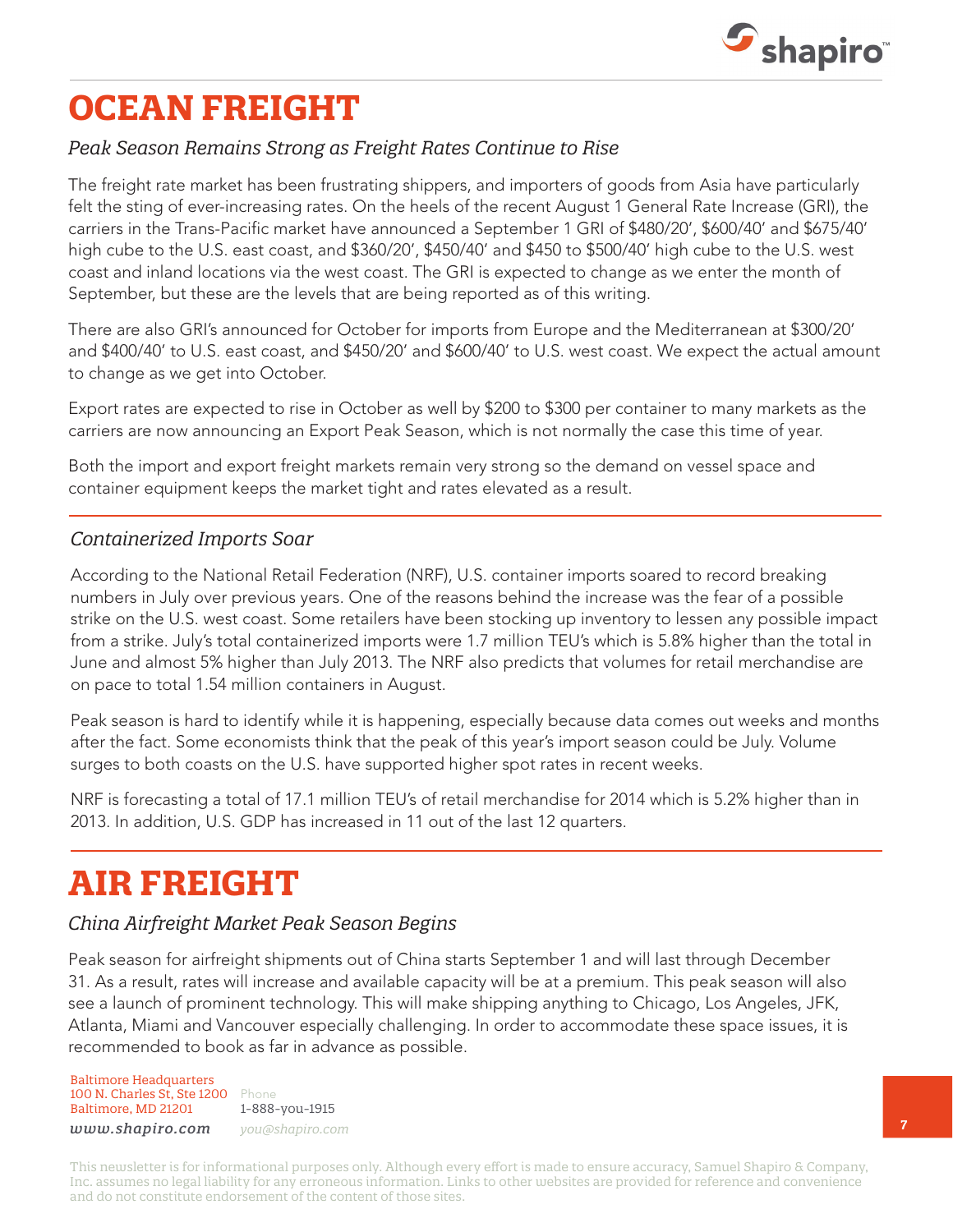

### *Asia Pacific Airfreight Market Continues to Grow*

Preliminary air cargo traffic reports from Asia Pacific indicate continued growth in July with an increase of 6.4 percent over last year. The slow slight growth over the past seven months indicates a long awaited recovery. The sustained trend is positive, however additional capacity keeps yields low.

### *Iceland Volcano Threatens Air Routes*

In mid-August, the Icelandic Meteorological Office posted warnings of excessive seismic activity under the Bárðarbunga volcano. We all recall the 2010 ash cloud created by the eruption of Icelandic volcano Eyjafjallajökull that drifted over Europe disrupting air space and subsequently over 100,000 flights causing cancellations and backlogs for days. There are now warnings and programs in place to better deal with such a crisis should it happen again. The latest news is that the activity has reduced and there have been no further warnings in recent weeks.

### **DOMESTIC NEWS**

### *Truck Driver Pay Issues Causes Driver Shortage in U.S.*

It is becoming more difficult for independent drivers as well as trucking company employees to make a living that allows them to stay in the industry. A recent survey of 2000 drivers revealed that 79 percent of respondents listed pay as the top reason for deciding where to work. Many trucking companies struggle to attract drivers as a result as they deal with slim profits in an industry where costs continue to rise.

About 70,000 trucking firms have declared bankruptcy in the past year so the driver pool is on the decrease throughout the country. Importers, freight forwarders, and Customs brokers are having trouble finding enough drivers to cover their import shipments.

New regulations restricting driving hours have forced many truckers to find local jobs that would allow them to sleep in their own beds every night. It used to be common for long-haul drivers to make the best money in the industry but they are now required to have more downtime. This downtime means less money for the drivers, making independently owned trucking companies unprofitable.

Local trucking jobs are becoming less attractive as well as drivers are often forced to spend several hours getting in and out of ocean freight container terminals in many ports. Some companies have dealt with this by boosting driver pay but many drayage companies struggle to hire and keep drivers. Local dray rate competition is stiff and the local dray rates are often so low that it makes it difficult for trucking companies to afford to pay the drivers a decent salary.

The survey found that 43 percent of drivers had recently left a previous job. 42 percent of drivers surveyed revealed that they held 3 to 5 jobs in the last 10 years. The big winner in the industry is the corporate recruiters because there is such a demand for truck drivers.

Baltimore Headquarters 100 N. Charles St, Ste 1200 Phone Baltimore, MD 21201

1-888-you-1915

*www.shapiro.com you@shapiro.com*